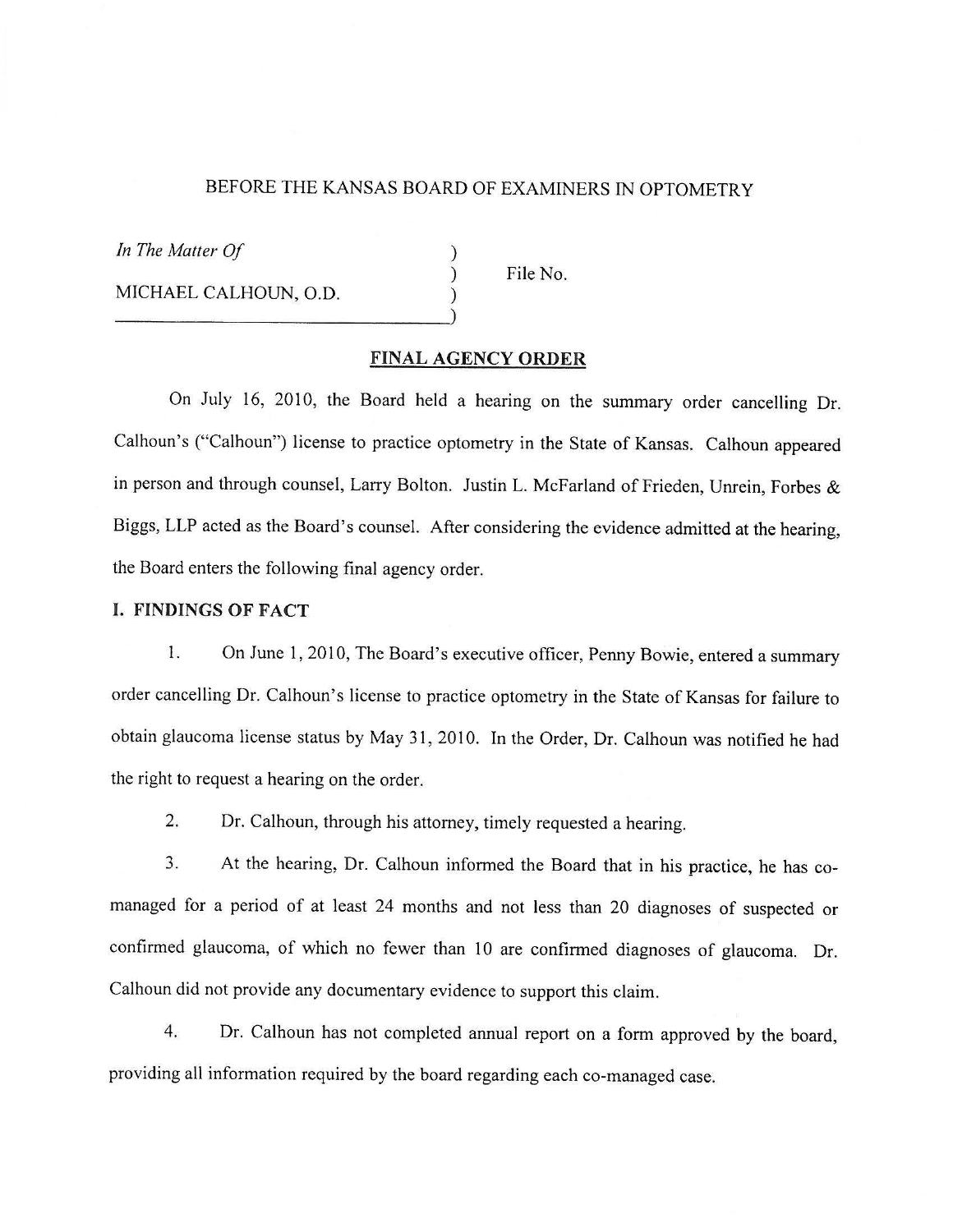5. Dr. Calhoun has not completed a course of instruction approved by the board that includes at least 24 hours of training in the treatment and co-management of adult open-angle glaucoma.

## **II. CONCLUSIONS OF LAW AND FACT**

6. To be entitled to practice optometry in Kansas after May 31, 2010, a licensee must meet the requirement to become a glaucoma licensee. K.S.A. 65-1505(h). To obtain glaucoma licensure, a licensee must submit evidence satisfactory to the board of: ( 1) Professional liability insurance in an amount acceptable to the board, (2) completion of a course of instruction approved by the board after consultation with the interprofessional advisory committee which includes at least 24 hours of training in the treatment and co-management of adult open-angle glaucoma and (3) co-management for a period of at least 24 months and not less than 20 diagnoses of suspected or confirmed glaucoma. K.S.A. 65-1505(d).

7. As of the date of this Order, Dr. Calhoun has not provided evidence to the Board that he has met the requirements to become a glaucoma licensee. Specifically, Dr. Calhoun has not provided evidence of the required professional liability insurance, satisfactory completion of the course of instruction approved by the board that includes at least 24 hours of training in the treatment and co-management of adult open-angle glaucoma and proof that he has co-managed for a period of at least 24 months and not less than 20 diagnoses of suspected or confirmed glaucoma, of which no fewer than 10 are confirmed diagnoses of glaucoma.

## **III. FINAL ORDER**

Based upon the evidence introduced at the hearing held on July 16, 2010 and the foregoing findings and conclusions, Calhoun's license to practice optometry in the State of Kansas is hereby revoked, subject to the period of stay.

2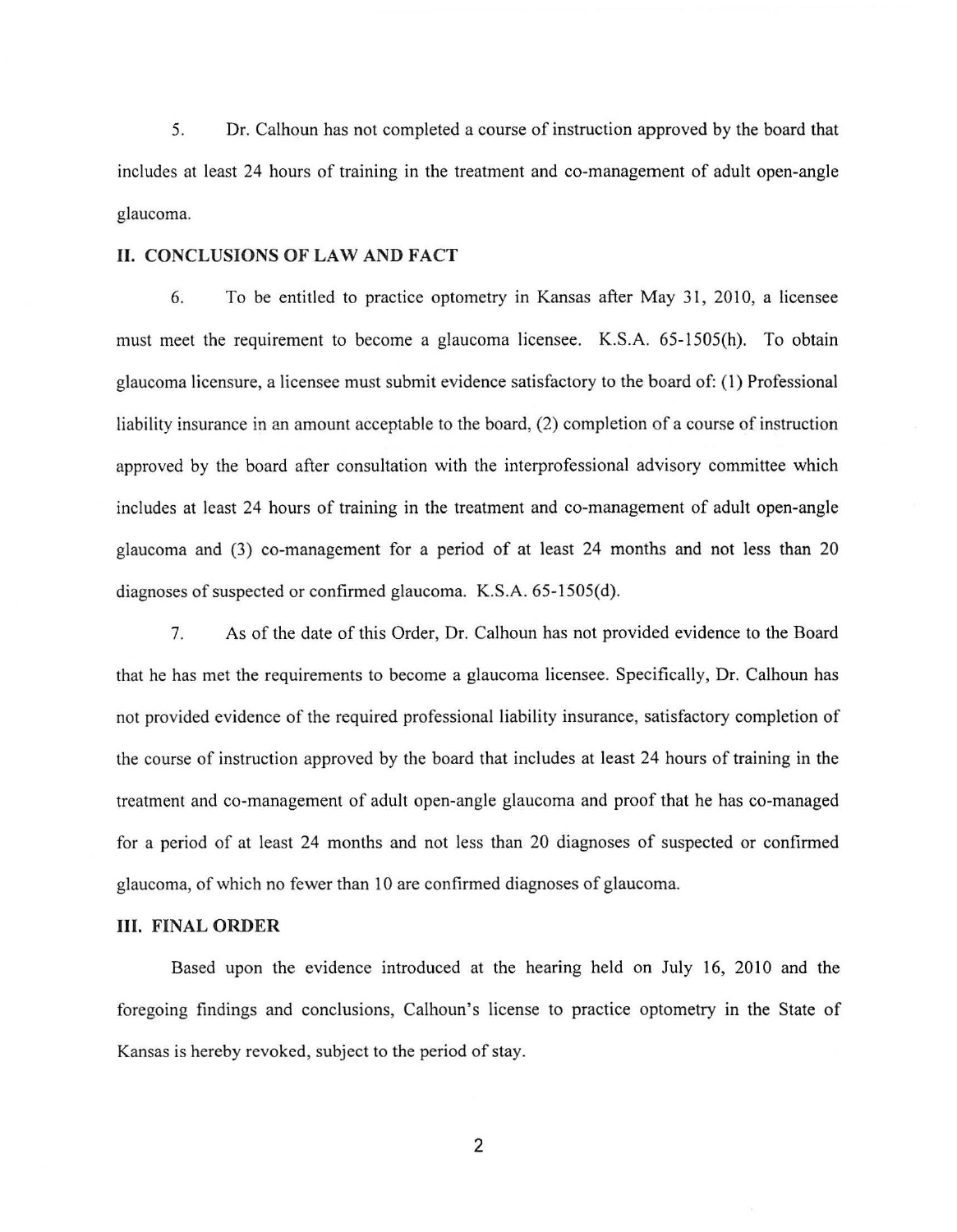The Board's Order revoking Calhoun's license is stayed, subject to Dr. Calhoun complying with the following Orders of the Board:

a. The Board orders Calhoun to provide, within IO days of the effectiveness of this order, an approved intent to manage glaucoma patients form to the Board; and

b. The Board further orders Calhoun to provide, within 60 days of the effectiveness of this order: professional liability insurance in an amount of at least \$1,000,000; proof that he has completed an approved course of glaucoma instruction, evidence that the he has completed a comanagement period of at least 24 months; and evidence that the applicant has comanaged no fewer than 20 diagnoses of suspected or confirmed glaucoma, of which no fewer than 10 are confirmed diagnoses of glaucoma. Evidence that Calhoun has comanaged the cases of suspected of confirmed glaucoma shall comply with K.A.R. 65-5-10; and

c. The Board further orders Calhoun to contact Board member Jeanne Klopfenstein, O.D, within 30 days of the effectiveness of this Order to provide an update on his progress in completing the comanagement treatment plan reports.

d. The Board further orders Calhoun to pay to the Board, within 60 days of the effectiveness of this order, an administrative fine of \$750.

In the event Calhoun fails to perform any of the acts Ordered by the Board, the stay may be lifted and Dr. Calhoun's Kansas license to practice optometry will be revoked.

Within fifteen (15) days after service of this Final Agency Order, either party may file a petition for reconsideration pursuant to K.S.A. 77-529.

Within the time limits established in K.S.A. 77-613, either party may seek judicial review of this Final Agency Order, pursuant to said statute. The agency officer designated to receive service of a petition for judicial review is:

3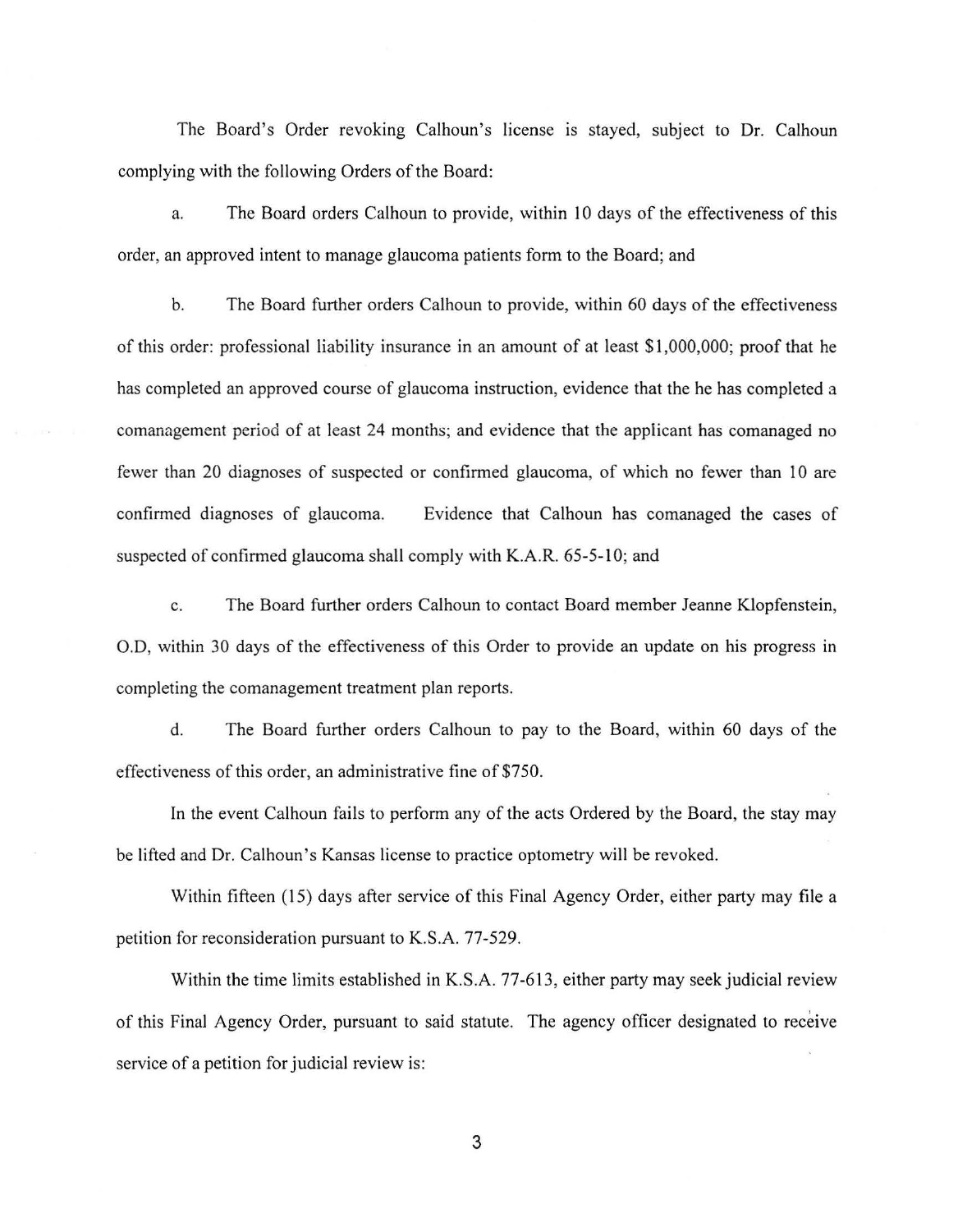Penny Bowie Executive Officer Kansas Board of Examiners in Optometry<br>3109 W. 6<sup>th</sup> St. Suite B<br>Lawrence, Kansas 66049

IT IS SO ORDERED.

 $9|8|10$  $\overline{\text{Date}}$ 

DOUG AYRE, O.D. President Kansas Board of Examiners in Optometry